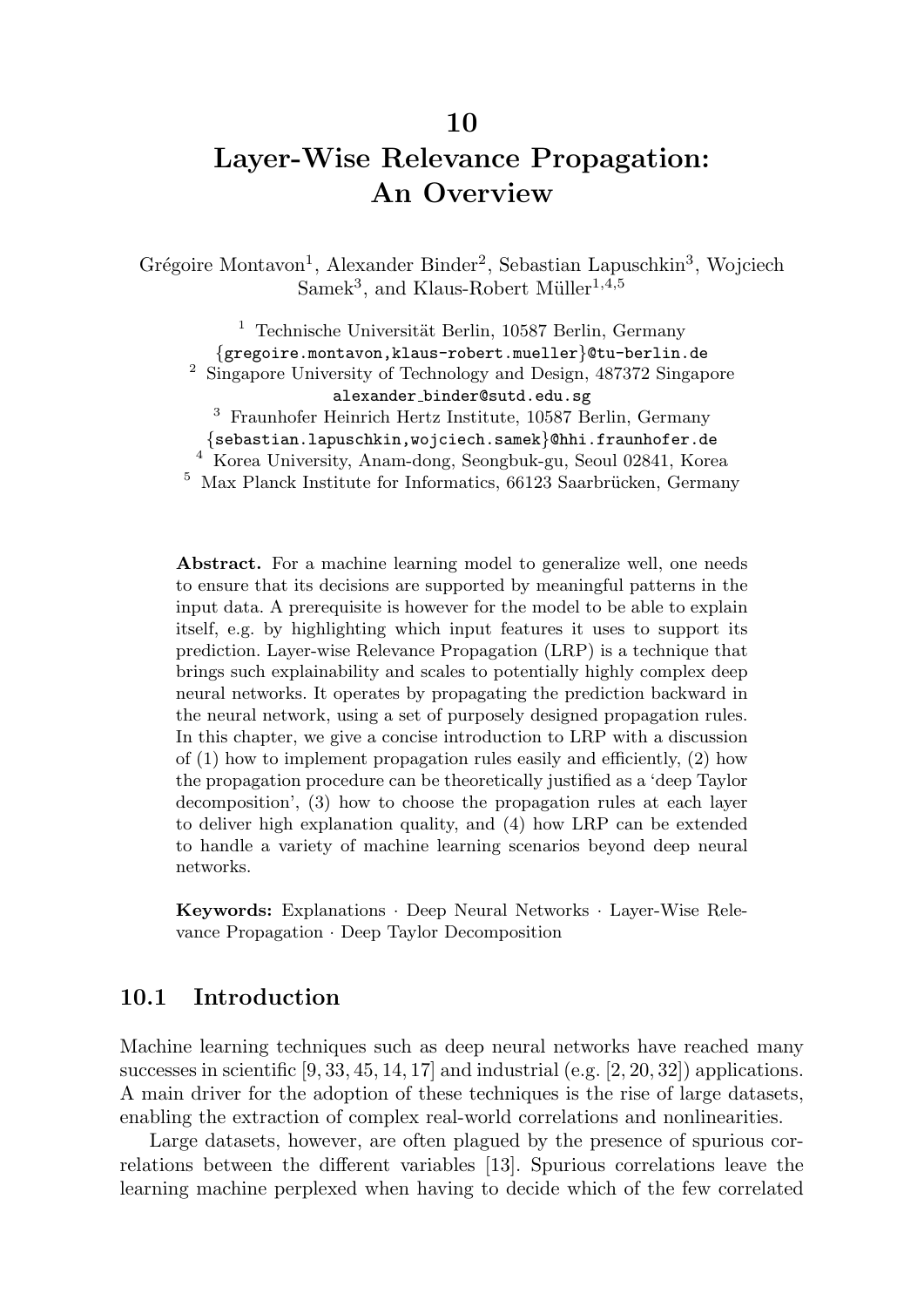

Fig. 10.1. Illustration of the problem of spurious correlations often encountered in high-dimensional data. In this example, both  $x_1$  and  $x_2$  predict the current data, but only  $x_1$  generalizes correctly to the true distribution.

input variables should be used to support the prediction. A simple example is given in Fig. 10.1. The model classifies the data perfectly by using either feature  $x_1$ , feature  $x_2$ , or both of them, yet only the first option will generalize correctly to new data. Failure to learn the correct input features may lead to 'Clever Hans'-type predictors [30].

Feature selection [19] offers a potential solution by presenting to the learning machine only a limited number of 'good' input features. This approach is however difficult to apply e.g. in image recognition, where the role of individual pixels is not fixed.

Explainable machine learning [52, 8, 37] looks at the problem in the other direction: First, a model is trained without caring too much about feature selection. Only after training we look at which input features the neural network has learned. Based on this explanatory feedback, 'bad' features can be removed and the model can be retrained on the cleaned data [15, 57]. A simple method, Taylor Decomposition [11, 7], produces explanations by performing a Taylor expansion of the prediction  $f(x)$  at some nearby reference point  $\tilde{x}$ :

$$
f(\boldsymbol{x}) = f(\widetilde{\boldsymbol{x}}) + \sum_{i=1}^d (x_i - \widetilde{x}_i) \cdot [\nabla f(\widetilde{\boldsymbol{x}})]_i + \dots
$$

First-order terms (elements of the sum) quantify the relevance of each input feature to the prediction, and form the explanation. Although simple and straightforward, this method is unstable when applied to deep neural networks. The instability can be traced to various known shortcomings of deep neural network functions:

- Shattered gradients [10]: While the function value  $f(x)$  is generally accurate, the gradient of the function is noisy.
- Adversarial examples [53]: Some tiny perturbations of the input  $\bm{x}$  can cause the function value  $f(x)$  to change drastically.

These shortcomings make it difficult to choose a meaningful reference point  $\tilde{x}$ with a meaningful gradient  $\nabla f(\tilde{x})$ . This prevents the construction of a reliable explanation [37].

Numerous explanation techniques have been proposed to better address the complexity of deep neural networks. Some proposals improve the explanation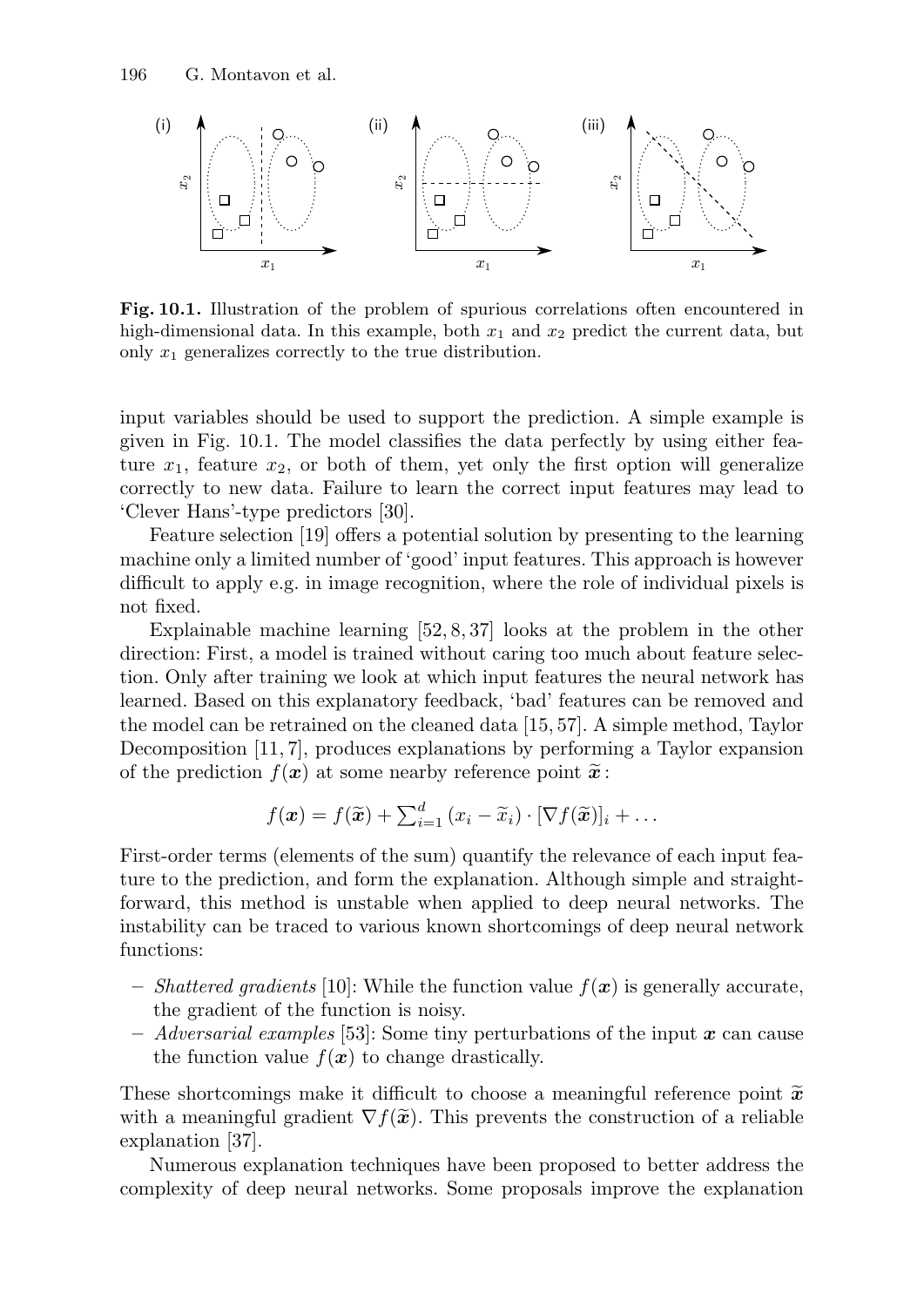by integrating a large number of local gradient estimates [49, 51]. Other techniques replace the gradient by a coarser estimate of effect [60], e.g. the model response to patch-like perturbations [58]. Further techniques involve the optimization of some local surrogate model [41], or of the explanation itself [18]. All these techniques involve multiple neural network evaluations, which can be computationally expensive.

In the following, we place our focus on Layer-wise Relevance Propagation [7], a technique that leverages the graph structure of the deep neural network to quickly and reliably compute explanations.

### 10.2 Layer-Wise Relevance Propagation

Layer-wise Relevance Propagation (LRP) [7] is an explanation technique applicable to models structured as neural networks, where inputs can be e.g. images, videos, or text [7, 3, 5]. LRP operates by propagating the prediction  $f(x)$  backward in the neural network, by means of purposely designed local propagation rules.

The propagation procedure implemented by LRP is subject to a conservation property, where what has been received by a neuron must be redistributed to the lower layer in equal amount. This behavior is analogous to Kirchoff's conservation laws in electrical circuits, and shared by other works on explanations such as [27, 46, 59]. Let j and k be neurons at two consecutive layers of the neural network. Propagating relevance scores  $(R_k)_k$  at a given layer onto neurons of the lower layer is achieved by applying the rule:

$$
R_j = \sum_k \frac{z_{jk}}{\sum_j z_{jk}} R_k.
$$

The quantity  $z_{jk}$  models the extent to which neuron j has contributed to make neuron k relevant. The denominator serves to enforce the conservation property. The propagation procedure terminates once the input features have been reached. If using the rule above for all neurons in the network, it is easy to verify the layer-wise conservation property  $\sum_j R_j = \sum_k R_k$ , and by extension the global conservation property  $\sum_i R_i = \overline{f(x)}$ . The overall LRP procedure is illustrated in Fig. 10.2.

Although LRP clearly differs from the simple Taylor decomposition approach mentioned in the introduction, we will observe in Section 10.2.3 that each step of the propagation procedure can be modeled as an own Taylor decomposition performed over local quantities in the graph [36].

LRP was applied to discover biases in commonly used ML models and datasets [28, 30]. It was also applied to extract new insights from well-functioning ML models, e.g. in face expression recognition [4, 29]. LRP was used to find relevant features for audio source localization [39], to identify points of interest in side channel traces [21], and to identify EEG patterns that explain decisions in brain-computer interfaces [50]. In the biomedical domain, LRP was used to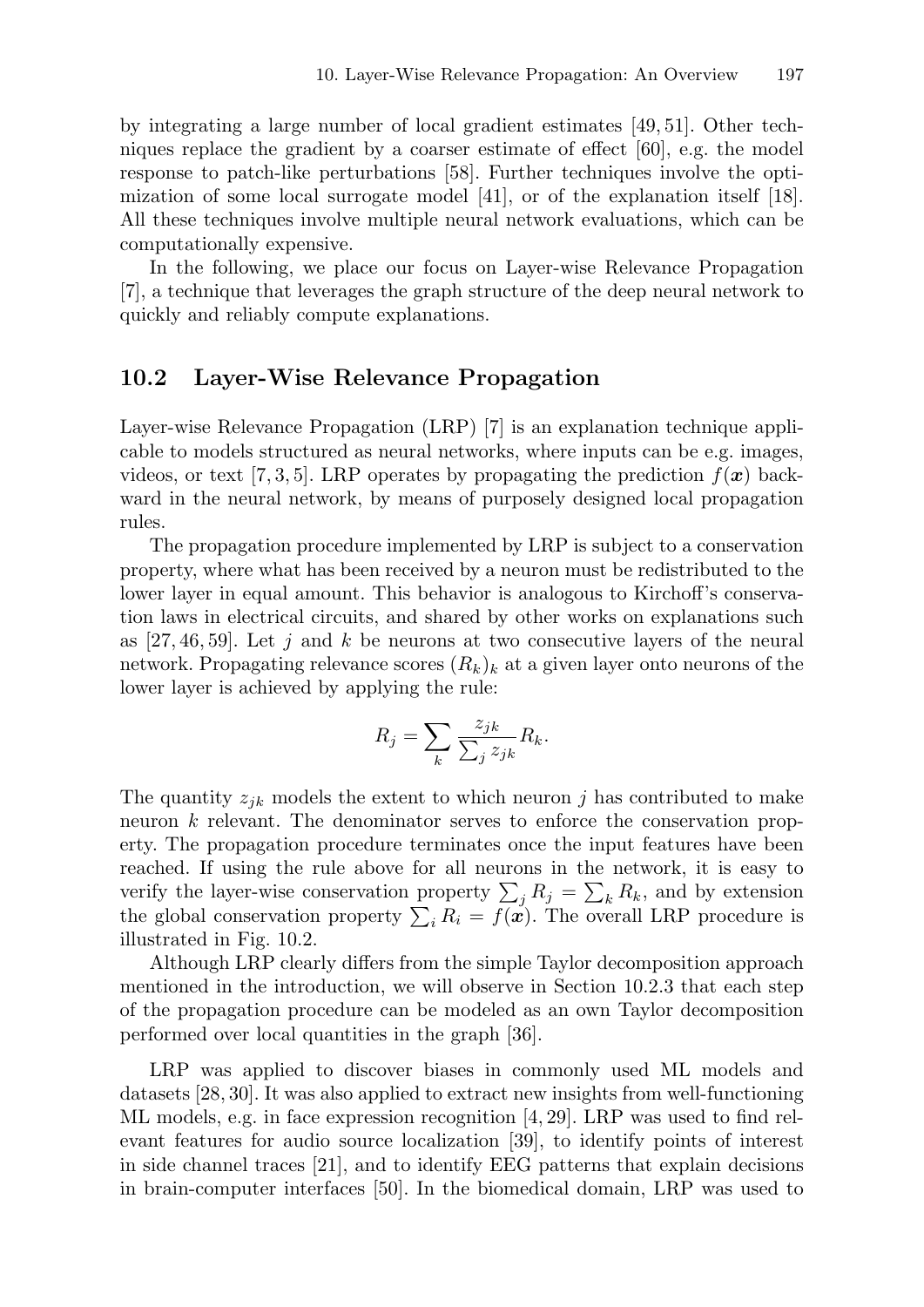

Fig. 10.2. Illustration of the LRP procedure. Each neuron redistributes to the lower layer as much as it has received from the higher layer.

identify subject-specific characteristics in gait patterns [24], to highlight relevant cell structure in microscopy [12], as well as to explain therapy predictions [56]. Finally, an extension called CLRP was applied to highlight relevant molecular sections in the context of protein-ligand scoring [23].

#### 10.2.1 LRP Rules for Deep Rectifier Networks

We consider the application of LRP to deep neural networks with rectifier (ReLU) nonlinearities, arguably the most common choice in today's applications. It includes well-known architectures for image recognition such as VGG-16 [48] and Inception v3 [54], or neural networks used in reinforcement learning [35]. Deep rectifier networks are composed of neurons of the type:

$$
a_k = \max(0, \sum_{0,j} a_j w_{jk}).
$$
\n(10.1)

The sum  $\sum_{0,j}$  runs over all lower-layer activations  $(a_j)_j$ , plus an extra neuron representing the bias. More precisely, we set  $a_0 = 1$  and define  $w_{0k}$  to be the neuron bias. We present three propagation rules for these networks and describe their properties.

Basic Rule (LRP-0) [7]. This rule redistributes in proportion to the contributions of each input to the neuron activation as they occur in Eq. (10.1):

$$
R_j = \sum_{k} \frac{a_j w_{jk}}{\sum_{0,j} a_j w_{jk}} R_k
$$

This rule satisfies basic properties, such as  $(a_j = 0) \vee (w_{j:} = 0) \Rightarrow R_j = 0$ , which makes coincide concepts such as zero weight, deactivation, and absence of connection. Although this rule looks intuitive, it can be shown that a uniform application of this rule to the whole neural network produces an explanation that is equivalent to Gradient  $\times$  Input (cf. [47]). As we have mentioned in the introduction, the gradient of a deep neural network is typically noisy, therefore one needs to design more robust propagation rules.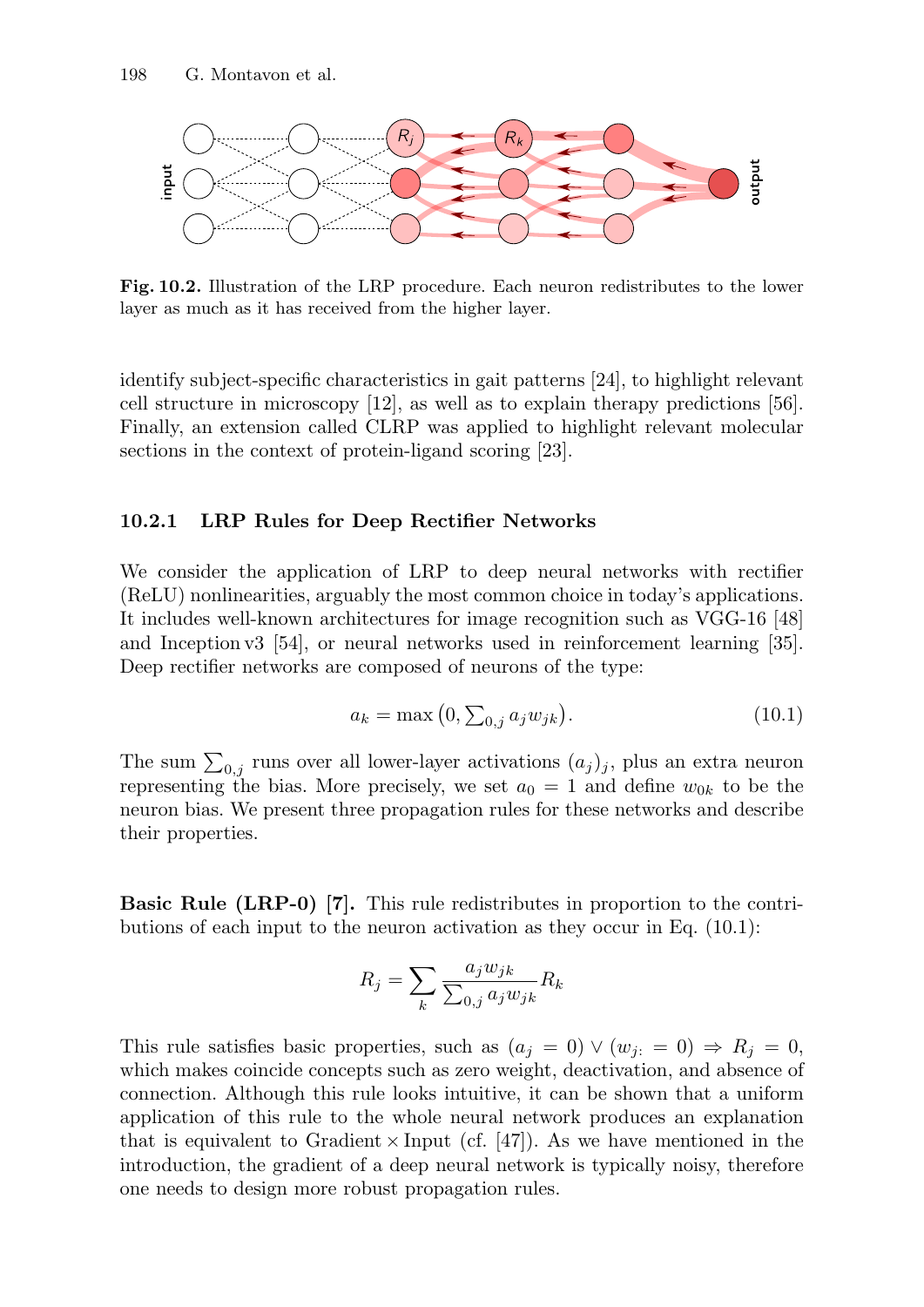Epsilon Rule (LRP- $\epsilon$ ) [7]. A first enhancement of the basic LRP-0 rule consists of adding a small positive term  $\epsilon$  in the denominator:

$$
R_j = \sum_{k} \frac{a_j w_{jk}}{\epsilon + \sum_{0,j} a_j w_{jk}} R_k
$$

The role of  $\epsilon$  is to absorb some relevance when the contributions to the activation of neuron k are weak or contradictory. As  $\epsilon$  becomes larger, only the most salient explanation factors survive the absorption. This typically leads to explanations that are sparser in terms of input features and less noisy.

**Gamma Rule (LRP-** $\gamma$ **).** Another enhancement which we introduce here is obtained by favoring the effect of positive contributions over negative contributions:

$$
R_{j} = \sum_{k} \frac{a_{j} \cdot (w_{jk} + \gamma w_{jk}^{+})}{\sum_{0,j} a_{j} \cdot (w_{jk} + \gamma w_{jk}^{+})} R_{k}
$$

The parameter  $\gamma$  controls by how much positive contributions are favored. As  $\gamma$ increases, negative contributions start to disappear. The prevalence of positive contributions has a limiting effect on how large positive and negative relevance can grow in the propagation phase. This helps to deliver more stable explanations. The idea of treating positive and negative contributions in an asymmetric manner was originally proposed in [7] with the LRP- $\alpha\beta$  rule (cf. Appendix 10.A). Also, choosing  $\gamma \to \infty$  lets LRP- $\gamma$  become equivalent to LRP- $\alpha_1 \beta_0$  [7], the  $z^+$ rule [36], and 'excitation-backprop' [59].

#### 10.2.2 Implementing LRP Efficiently

The structure of LRP rules presented in Section 10.2.1 allows for an easy and efficient implementation. Consider the generic rule

$$
R_j = \sum_k \frac{a_j \cdot \rho(w_{jk})}{\epsilon + \sum_{0,j} a_j \cdot \rho(w_{jk})} R_k,
$$
\n(10.2)

of which LRP- $0/\epsilon/\gamma$  are special cases. The computation of this propagation rule can be decomposed in four steps:

| $\forall_k: z_k = \epsilon + \sum_{0,i} a_j \cdot \rho(w_{jk})$ | (forward pass)          |
|-----------------------------------------------------------------|-------------------------|
| $\forall_k : s_k = R_k/z_k$                                     | (element-wise division) |
| $\forall_i: c_i = \sum_k \rho(w_{ik}) \cdot s_k$                | (backward pass)         |
| $\forall_i: R_i = a_i c_i$                                      | (element-wise product)  |

The first step is a forward pass on a copy of the layer where the weights and biases have been applied the map  $\theta \mapsto \rho(\theta)$ , to which we further add the small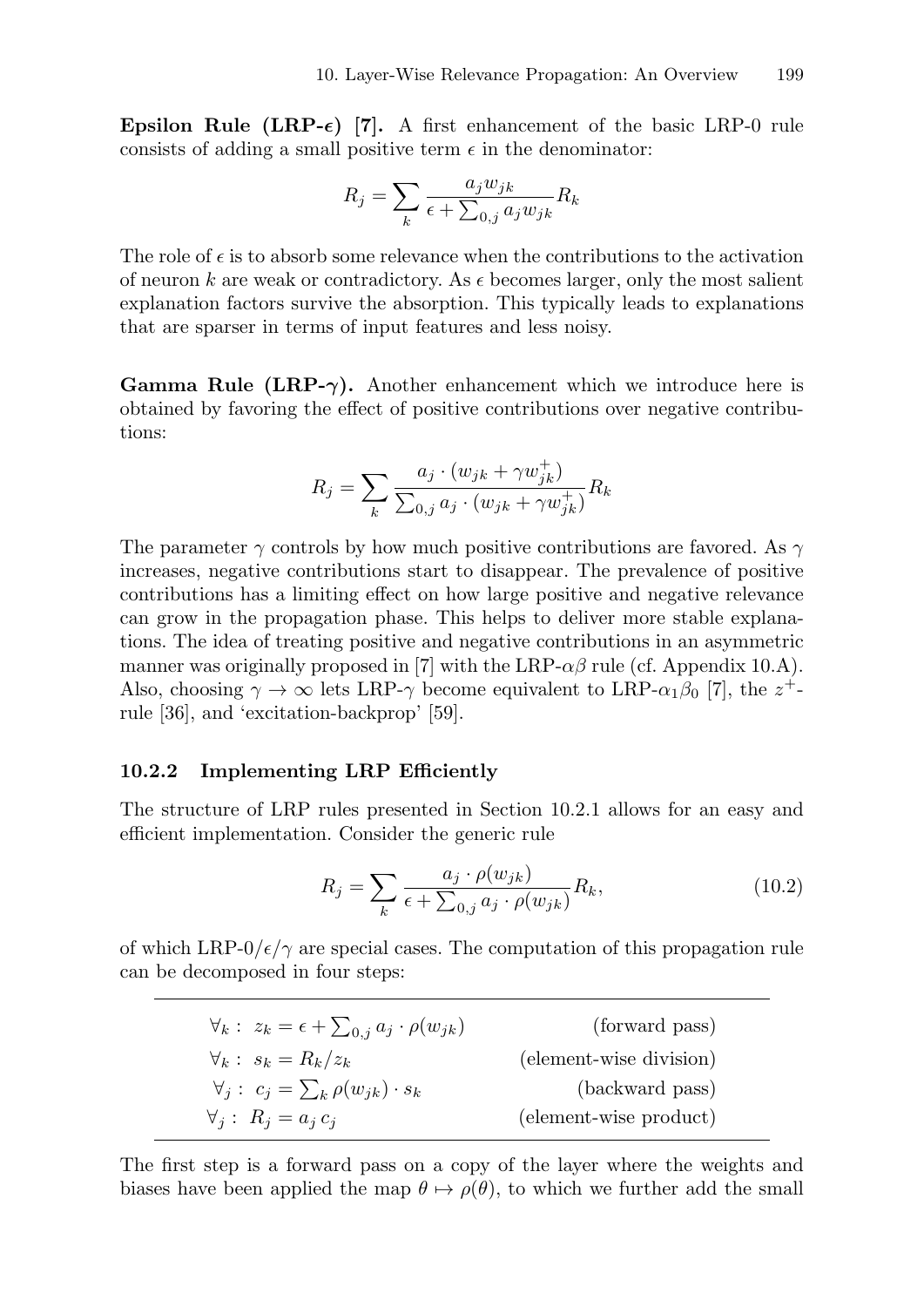increment  $\epsilon$ . The second and fourth steps are simple element-wise operations. For the third step, one notes that  $c_j$  can also be expressed as the gradient computation:

$$
c_j = \big[ \nabla \big( \sum_k z_k(\boldsymbol{a}) \cdot s_k \big) \big]_j
$$

where  $\mathbf{a} = (a_j)_j$  is the vector of lower-layer activations, where  $z_k$  is a function of it, and where  $s_k$  is instead treated as constant. This gradient can be computed via automatic differentiation, which is available in most neural networks libraries. In PyTorch<sup>6</sup>, this propagation rule can be implemented by the following code:

```
def relprop(a,layer,R):
z = epsilon + rho(layer).forward(a)
s = R/(z+1e-9)(z*s.data).sum().backward()
c = a.gradR = a*creturn R
```
The code is applicable to both convolution and dense layers with ReLU activation. The function "rho" returns a copy of the layer, where the weights and biases have been applied the map  $\theta \mapsto \rho(\theta)$ . The small additive term 1e-9 in the division simply enforces the behavior  $0/0 = 0$ . The operation ".data" lets the variable "s" become constant so that the gradient is not propagated through it. The function "backward" invokes the automatic differentiation mechanism and stores the resulting gradient in "a". Full code for the VGG-16 network is available at www.heatmapping.org/tutorial. When the structure of the neural network to analyze is more complex, or when we would like to compare and benchmark different explanation techniques, it can be recommended to use instead an existing software implementation such as iNNvestigate [1].

## 10.2.3 LRP as a Deep Taylor Decomposition

Propagation rules of Section 10.2.1 can be interpreted within the Deep Taylor Decomposition (DTD) framework [36]. DTD views LRP as a succession of Taylor expansions performed locally at each neuron. More specifically, the relevance score  $R_k$  is expressed as a function of the lower-level activations  $(a_i)_i$  denoted by the vector  $\boldsymbol{a}$ , and we then perform a first-order Taylor expansion of  $R_k(\boldsymbol{a})$  at some reference point  $\tilde{a}$  in the space of activations:

$$
R_k(\boldsymbol{a}) = R_k(\widetilde{\boldsymbol{a}}) + \sum_{0,j} (a_j - \widetilde{a}_j) \cdot [\nabla R_k(\widetilde{\boldsymbol{a}})]_j + \dots \qquad (10.3)
$$

First-order terms (summed elements) identify how much of  $R_k$  should be redistributed on neurons of the lower layer. Due to the potentially complex relation between  $\boldsymbol{a}$  and  $R_k$ , finding an appropriate reference point and computing the gradient locally is difficult.

 $\sqrt{6 \frac{6}{1}}$ http://pytorch.org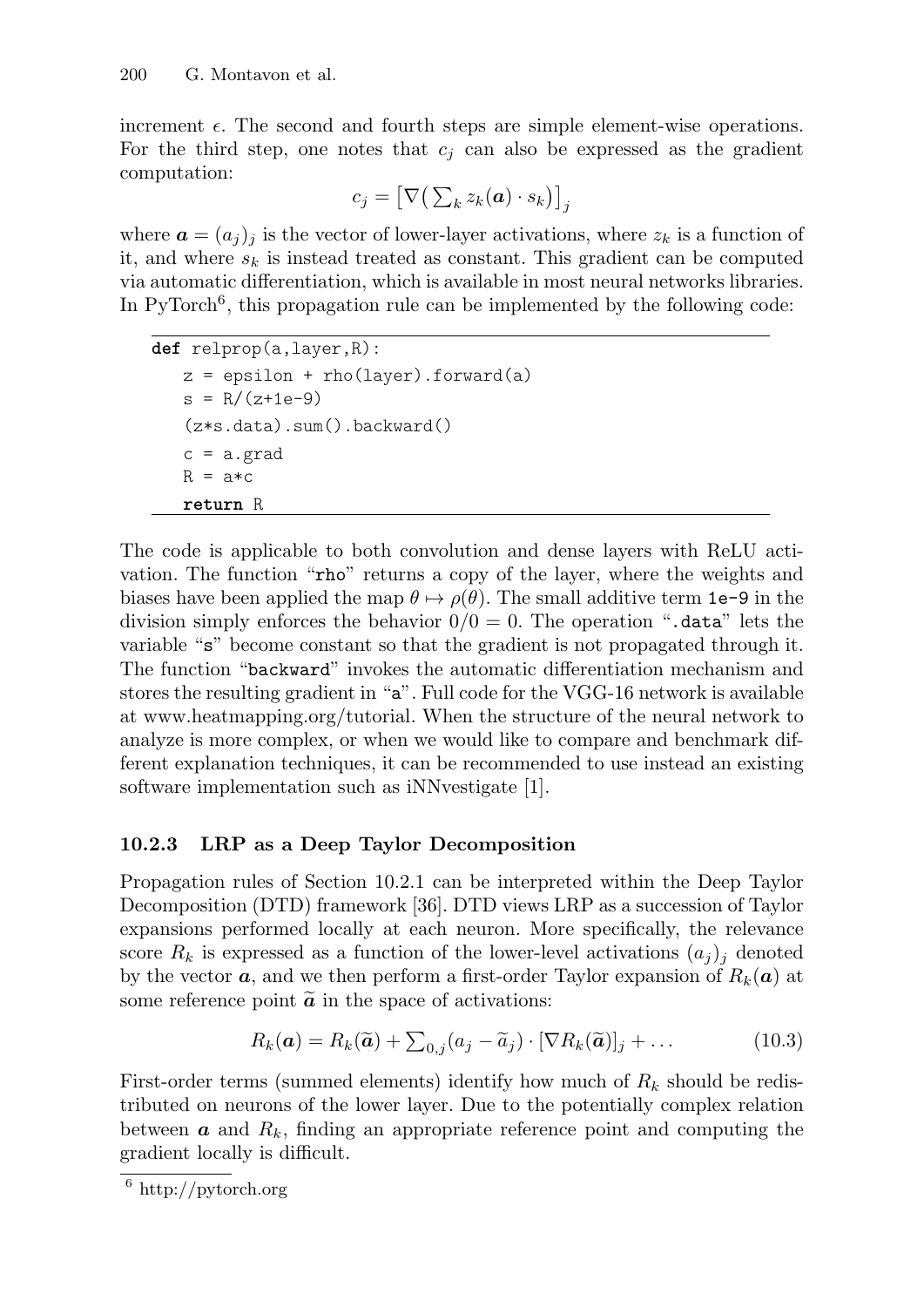Relevance Model. In order to obtain a closed-form expression for the terms of Eq. (10.3), one needs to substitute the true relevance function  $R_k(a)$  by a relevance model  $\widehat{R}_k(a)$  that is easier to analyze [36]. One such model is the modulated ReLU activation:

$$
\widehat{R}_k(\boldsymbol{a}) = \max\left(0, \sum_{0,j} a_j w_{jk}\right) \cdot c_k.
$$

The modulation term  $c_k$  is set constant and in a way that  $\widehat{R}_k(a) = R_k(a)$  at the current data point. Treating  $c_k$  as constant can be justified when  $R_k$  results from application of LRP- $0/\epsilon/\gamma$  in the higher layers (cf. Appendix 10.B). A Taylor expansion of the relevance model  $\widehat{R}_k(a)$  on the activation domain gives:

$$
\widehat{R}_k(\boldsymbol{a}) = \widehat{R}_k(\widetilde{\boldsymbol{a}}) + \sum_{0,j} (a_j - \widetilde{a}_j) \cdot w_{jk} c_k.
$$

Second- and higher-order terms are zero due to the linearity of the ReLU function on its activated domain. The zero-order term can also be made arbitrarily small by choosing the reference point near the ReLU hinge. Once a reference point is chosen, first-order terms can be easily computed, and redistributed to neurons in the lower layer. Figure 10.3 (a-c) illustrates how deep Taylor decomposition is applied at a given neuron.



Fig. 10.3. Illustration of DTD: (a) graph view of the relevance model, (b) function view of the relevance model and reference point at which the Taylor expansion is performed, (c) propagation of first-order terms on the lower layer.

**Relation to LRP-0/** $\epsilon/\gamma$ **.** Each choice of reference point  $\tilde{a}$  leads to a different way of redistributing relevance. Interestingly, specific choices of reference points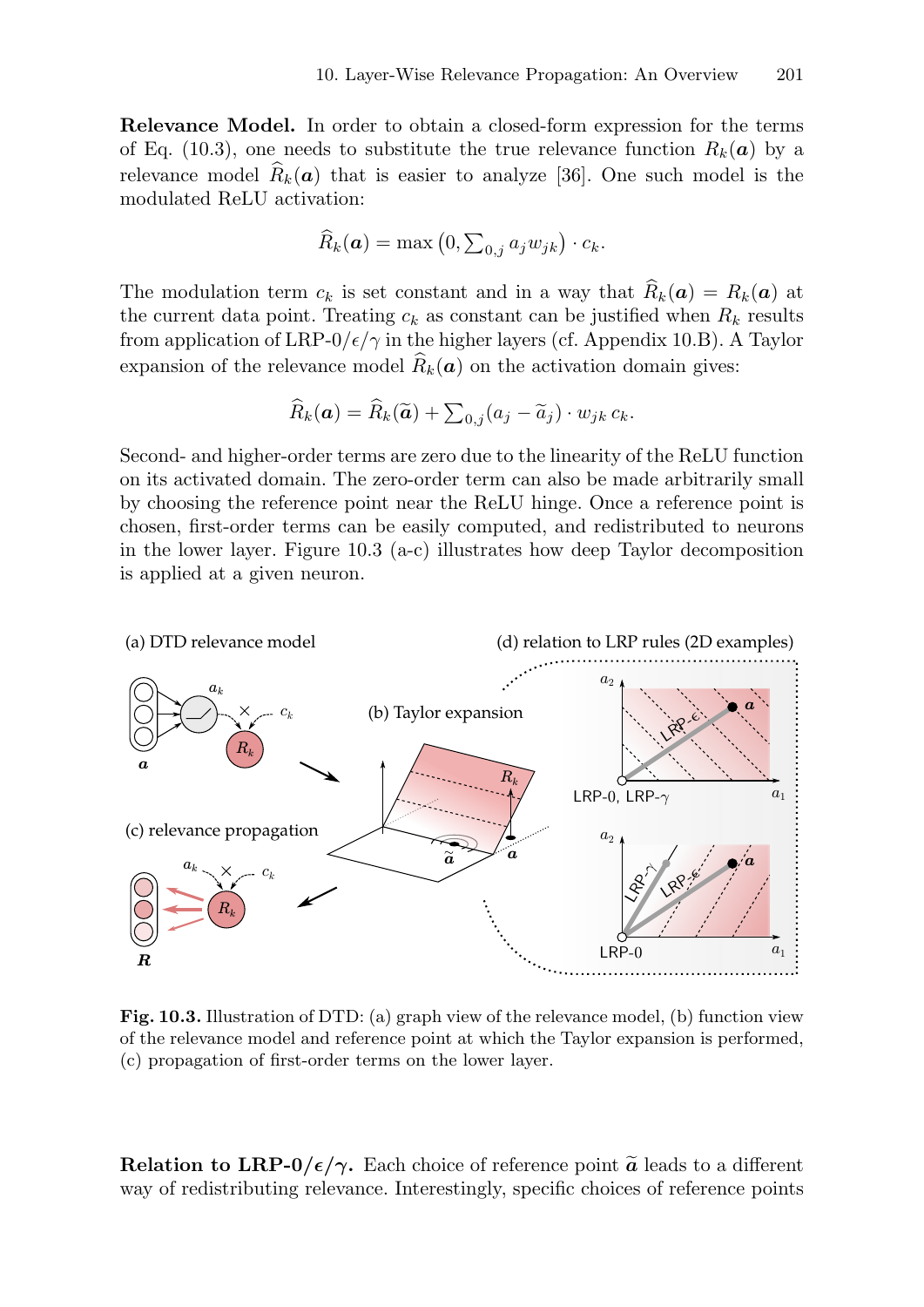reduce to the LRP propagation rules defined in Section 10.2.1. LRP-0 is recovered by choosing  $\tilde{a} = 0$ . LRP- $\epsilon$  is recovered by choosing  $\tilde{a} = \epsilon \cdot (a_k + \epsilon)^{-1} a$ . LRP- $\gamma$ is recovered by choosing  $\tilde{a}$  at the intersection between the ReLU hinge and the line  $\{a - t \cdot a \odot (1 + \gamma \cdot 1_{w_k \succ 0}) \mid t \in \mathbb{R}\},\$  where  $1_{\{\cdot\}}$  is an indicator function applied element-wise. The relation between LRP and DTD root points is further illustrated on simple two-dimensional neurons in Fig. 10.3 (d). For all three LRP propagation rules, one can show that the DTD reference points always satisfy  $\tilde{a} \succeq 0$ , and therefore match the domain of ReLU activations received as input [36]. A further property of reference points one can look at is the distance  $\|\tilde{a} - a\|$ . The smaller the distance, the more contextualized the explanation will be, and the lower the number of input variables that will appear to be in contradiction. LRP-0 has the highest distance. LRP- $\epsilon$  and LRP- $\gamma$  reduce this distance significantly.

### 10.3 Which LRP Rule for Which Layer?

As a general framework for propagation, LRP leaves much flexibility on which rule to use at each layer, and how the parameters  $\epsilon$  and  $\gamma$  should be set. Selecting LRP parameters optimally would require a measure of explanation quality. How to assess explanation quality is still an active research topic [43, 16, 40, 38], and a full discussion is beyond the scope of this chapter. Instead, we discuss LRP in the light of two general and well-agreed desirable properties of an explanation: fidelity and *understandability* [52]. In other words, an explanation should be an accurate representation of the output neuron of interest, and it should also be easy to interpret for a human. Note that to visually assess the fidelity of an explanation, one needs to assume that the network has solved the task in a "ground-truth" manner, i.e. using the correct visual features to support its prediction, and ignoring distracting factors in the image.

Figure 10.4 shows for a given input image (of size  $224 \times 224$ ), various LRP explanations of the VGG-16 [48] output neuron 'castle'. These explanations are either obtained by uniform application of a single propagation rule at all layers, or by a composite strategy [29] where different rules are used at different layers.

We observe strong differences in the explanations. Uniform LRP-0 picks many local artifacts of the function. The explanation is overly complex and does not focus sufficiently on the actual castle in the image. The explanation is neither faithful nor understandable. Uniform  $LRP-\epsilon$  removes noise elements in the explanation to keep only a limited number features that match the actual castle in the image. It is a faithful explanation, but too sparse to be easily understandable. Uniform  $LRP-\gamma$  is easier for a human to understand because features are more densely highlighted, but it also picks unrelated concepts such as the lamp post, making it unfaithful. Composite LRP overcomes the disadvantages of the approaches above. The features of the castle are correctly identified and fully highlighted, thereby making the explanation both faithful and understandable.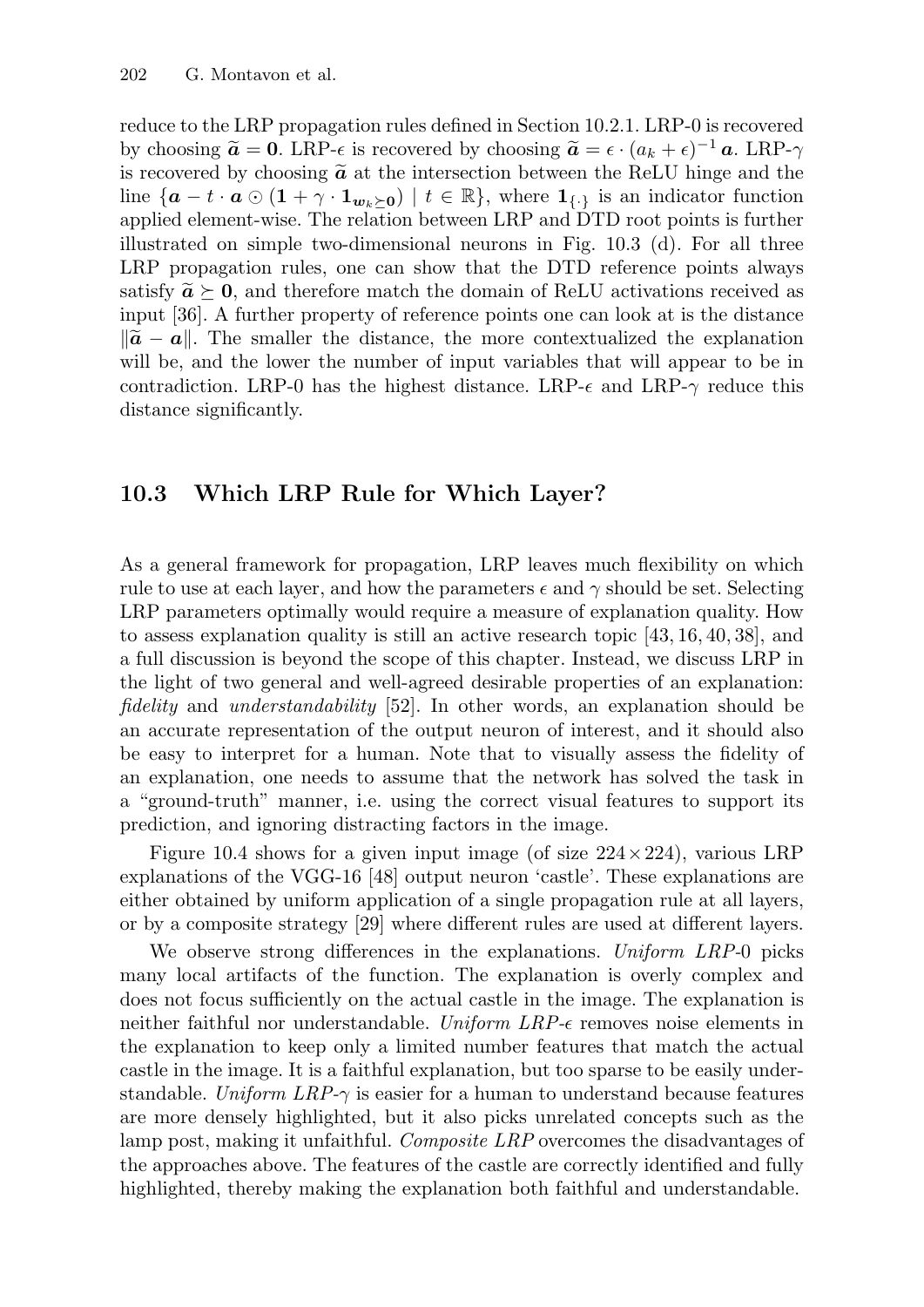

Fig. 10.4. Input image and pixel-wise explanations of the output neuron 'castle' obtained with various LRP procedures. Parameters are  $\epsilon = 0.25$  std and  $\gamma = 0.25$ .

The reason why Composite LRP delivers a better explanation can be traced to the qualitative differences between the various layers of the VGG-16 neural network:

- Upper layers have only approximately 4 000 neurons (i.e. on average 4 neurons per class), making it likely that the many concepts forming the different classes are entangled. Here, a propagation rule close to the function and its gradient (e.g. LRP-0) will be insensitive to these entanglements.
- Middle layers have a more disentangled representation, however, the stacking of many layers and the weight sharing in convolutions introduces spurious variations. LRP- $\epsilon$  filters out these spurious variations and retains only the most salient explanation factors.
- **Lower layers** are similar to middle layers, however, LRP- $\gamma$  is more suitable here, as this rule tends to spread relevance uniformly to the whole feature rather than capturing the contribution of every individual pixel. This makes the explanation more understandable for a human.

Overall, in order to apply LRP successfully on a new task, it is important to carefully inspect the properties of the neural network layers, and to ask the human what kind of explanation is most understandable for him.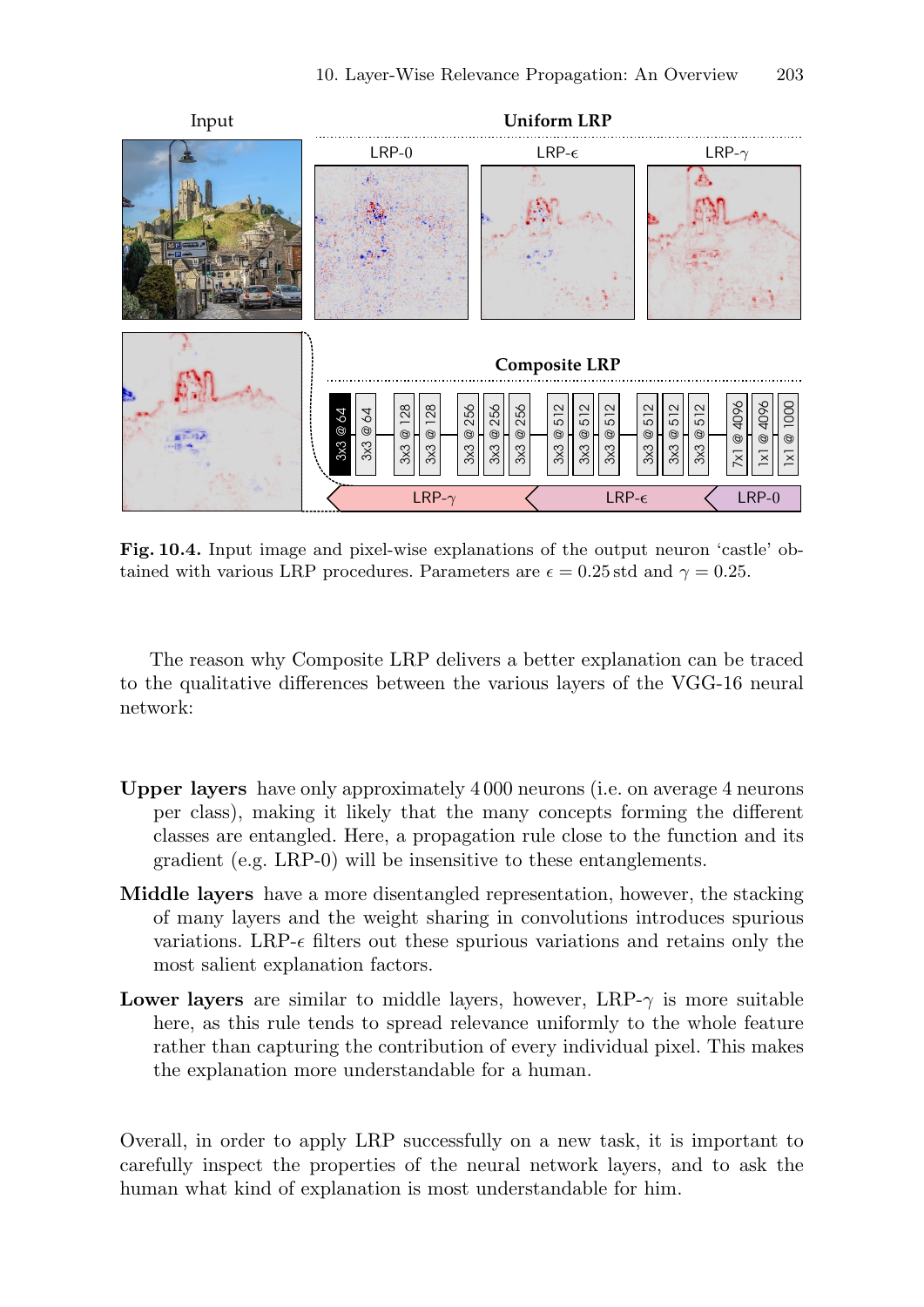#### 10.3.1 Handling the Top Layer

The quantity we have explained so far is the score  $z_c$  for class c, computed from lower-layer activations  $(a_k)_k$  as:

$$
z_c = \sum_{0,k} a_k w_{kc}.
$$

It is linked to the predicted class probability via the softmax function  $P(\omega_c)$  =  $\exp(z_c)/\sum_{c'}\exp(z_{c'})$ . Fig. 10.5 (middle) shows an explanation of the score zpassenger car for some image containing a locomotive, a passenger car and other elements in the background. The explanation retains the passenger car features, but also features of the locomotive in front of it. This shows that the quantity  $z_c$  is not truly selective for the class to explain.



Fig. 10.5. Explanations obtained for the output neuron 'passenger car' and for the actual probability of the class 'passenger car'. The locomotive switches from positive to negatively relevant.

Alternately, we can opt for explaining  $\eta_c = \log[P(\omega_c)/(1-P(\omega_c))]$ , which can be expressed by the sequence of layers:

$$
z_{c,c'} = \sum_{0,k} a_k (w_{kc} - w_{kc'})
$$
  

$$
\eta_c = -\log \sum_{c' \neq c} \exp(-z_{c,c'}).
$$

The first layer represents the log-probability ratios  $log[P(\omega_c)/P(\omega_{c'})]$ , and the second layer performs a reverse log-sum-exp pooling over these ratios. A propagation rule for this type of pooling layer was proposed in [26]: Relevance is redistributed on the pooled neurons following a min-take-most strategy:  $R_{c,c'} = z_{c,c'} \cdot \exp(-z_{c,c'}) / \sum_{c'' \neq c} \exp(-z_{c,c''})$ . These scores can then be further propagated into the neural network with usual LRP rules. Figure 10.5 (right) shows the explanation for  $\eta_{\text{passenger car}}$ . Positive evidence becomes sparser, and the locomotive turns blue (i.e. negatively relevant). This reflects the fact that the presence of the locomotive in the image raises the probability for the class 'locomotive' and thus lowers it for the class 'passenger car'.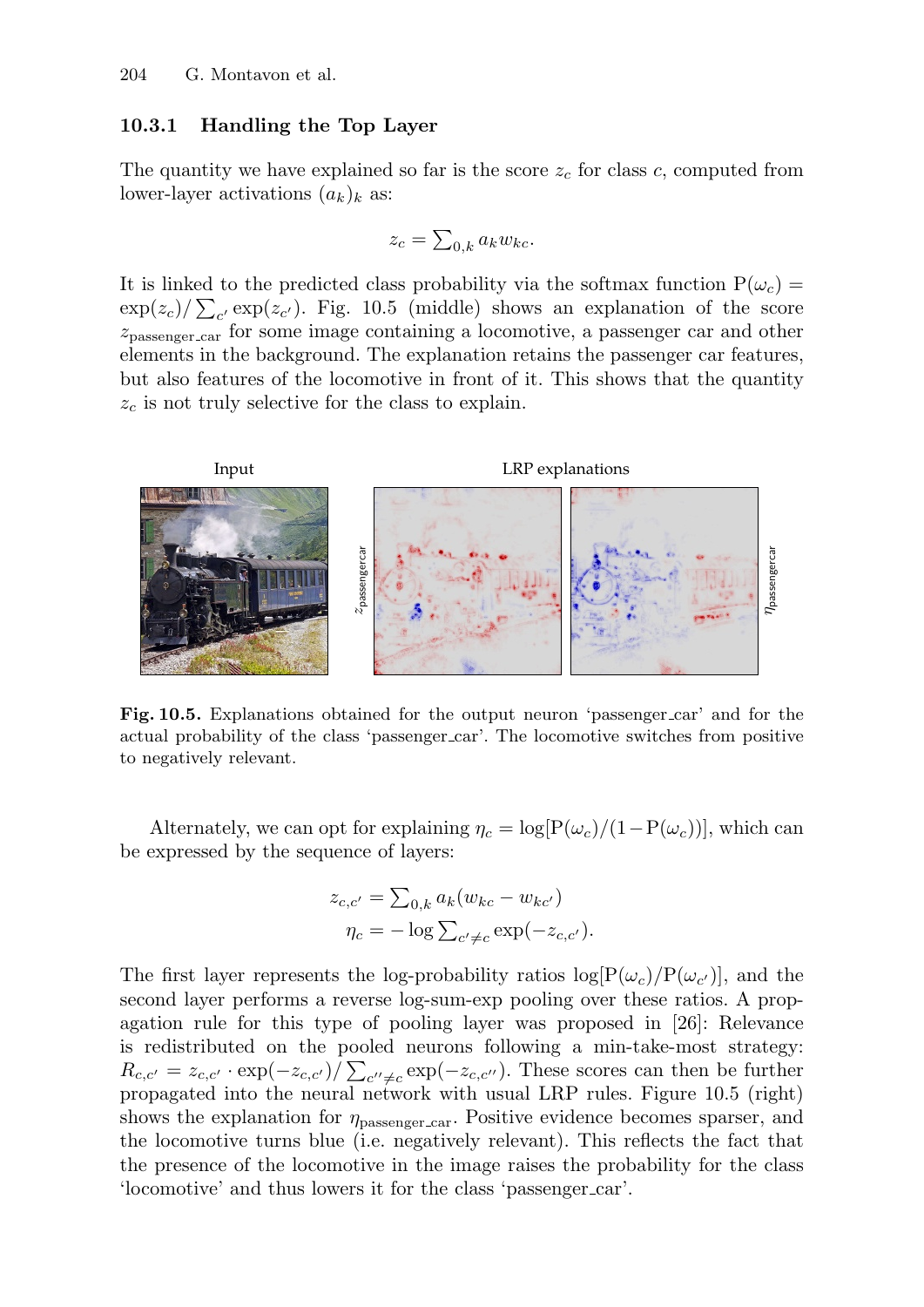### 10.3.2 Handling Special Layers

Practical neural networks are often equipped with special layers that facilitate optimization, incorporate some predefined invariance into the model, or handle a particular type of input data. We briefly review how to handle some of these layers within the LRP framework.

Spatial Pooling Layers are often used between convolution layers to promote local translation invariance in the model. A sum-pooling layer applied to positive activations can be easily rewritten as a standard linear-ReLU layer. Thus all LRP rules we have presented here can also be applied to sum-pooling layers. Maxpooling layers, on the other hand, can either be handled by a winner-take-all redistribution scheme [7], or by using the same rules as for the sum-pooling case [36, 37]. In this chapter, we have used the second option.

Batch Normalization Layers are commonly used to facilitate training and improve prediction accuracy. At test time, they simply consist of a centering and rescaling operation. These layers can therefore be absorbed by the adjacent linear layer without changing the function. This allows to recover the canonical neural network structure needed for applying LRP.

Input Layers are different from intermediate layers as they do not receive ReLU activations as input but pixels or real values. Special rules for these layers can also be derived from the DTD framework [36] (cf. Appendix 10.A). In this chapter, we made use of the  $z^{\beta}$ -rule, which is suitable for pixels.

## 10.4 LRP Beyond Deep Networks

Deep neural networks have been particularly successful on tasks involving classification and regression. Other problems such as unsupervised modeling, time series forecasting, and pairwise matching, have been traditionally handled by other types of models. Here, we discuss various extensions that let LRP be applied to this broader class of models.

Unsupervised Models. Unsupervised learning algorithms extract structures from unlabeled data from which properties such as membership to some cluster or degree of anomaly can be predicted. In order to explain these predictions, a novel methodology called Neuralization-Propagation (NEON) was proposed [25, 26]: The learned unsupervised model is first 'neuralized' (i.e. transformed into a functionally equivalent neural network). Then, an LRP procedure is built in order to propagate the prediction backward in the neural network.

In one-class SVMs [44], predicted anomaly could be rewritten as a minpooling over support vector distances [25]. Similarly, in k-means, predicted cluster membership could be rewritten as pooling over local linear discriminants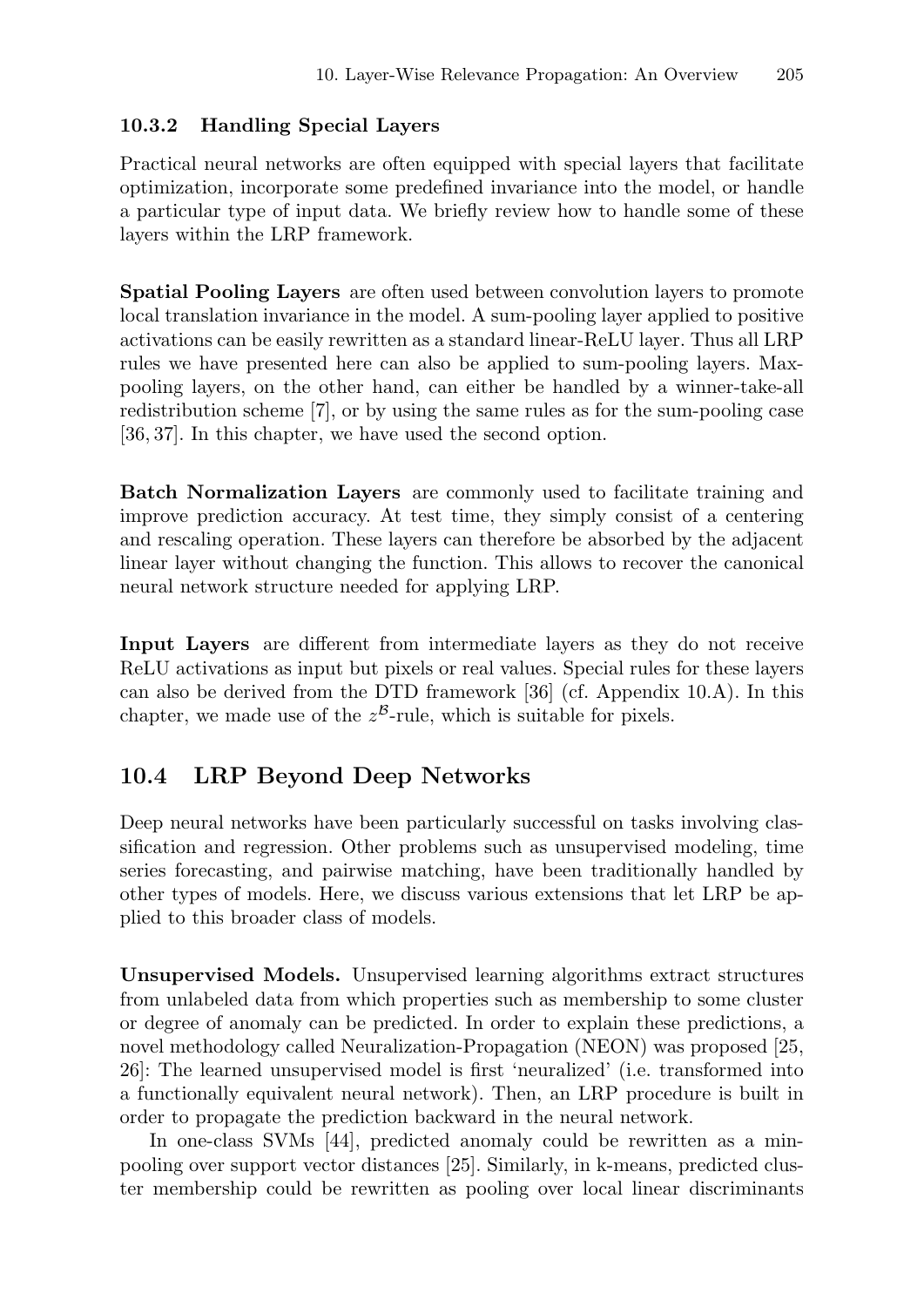between competing clusters [26]. For each extracted neural network, suitable LRP rules could be designed based on the DTD methodology. Overall, the proposed Neuralization-Propagation approach endows these unsupervised models with fast and reliable explanations.

Time Series Prediction. To predict the next steps of a time series, one must ideally be able to identify the underlying dynamical system and simulate it forward. A popular model for this is the LSTM [22]. It uses product interactions of the type

$$
h_k = \text{sigm}(\sum_j a_j v_{jk} + c_k) \cdot g(\sum_j a_j w_{jk} + b_k).
$$

The first term is a gate that regulates how the signal is transferred between the internal state and the real-world. The second term is the signal itself. A successful strategy for applying LRP in these models is to let all relevance flow through the second term [6, 40, 42, 56]. Furthermore, when q is chosen to be a ReLU function, and if the gating function is strictly positive or locally constant, this strategy can also be justified within the DTD framework.

Pairwise Matching. A last problem for which one may require explanations is when predicting if two vectors  $x \in \mathcal{X}$  and  $y \in \mathcal{Y}$  match. This problem arises, for example, when modeling the relation between an image and a transformed version of it [34], or in recommender systems, when modeling the relation between users and products [55]. An approach to pairwise matching is to build product neurons of the type  $a_k = \max(0, \sum_i x_i w_{ik}) \cdot \max(0, \sum_j y_j v_{jk})$ . A propagation rule for this product of neurons is given by [31]:

$$
R_{ij} = \sum_{k} \frac{x_i y_j w_{ik} v_{jk}}{\sum_{ij} x_i y_j w_{ik} v_{jk}} R_k.
$$

This propagation rule can also be derived from DTD when considering secondorder Taylor expansions. The resulting explanation is in terms of pairs of input features  $i$  and  $j$  from each modality.

# 10.5 Conclusion

We have reviewed Layer-wise Relevance Propagation (LRP), a technique that can explain the predictions of complex state-of-the-art neural networks in terms of input features, by propagating the prediction backward in the network by means of propagation rules. LRP has a number of properties that makes it attractive: Propagation rules can be implemented efficiently and modularly in most modern neural network software and a number of these rules are furthermore embeddable in the Deep Taylor Decomposition framework. Parameters of the LRP rules can be set in a way that high explanation quality is obtained even for complex models. Finally, LRP is extensible beyond deep neural network classifiers to a broader range of machine learning models and tasks. This makes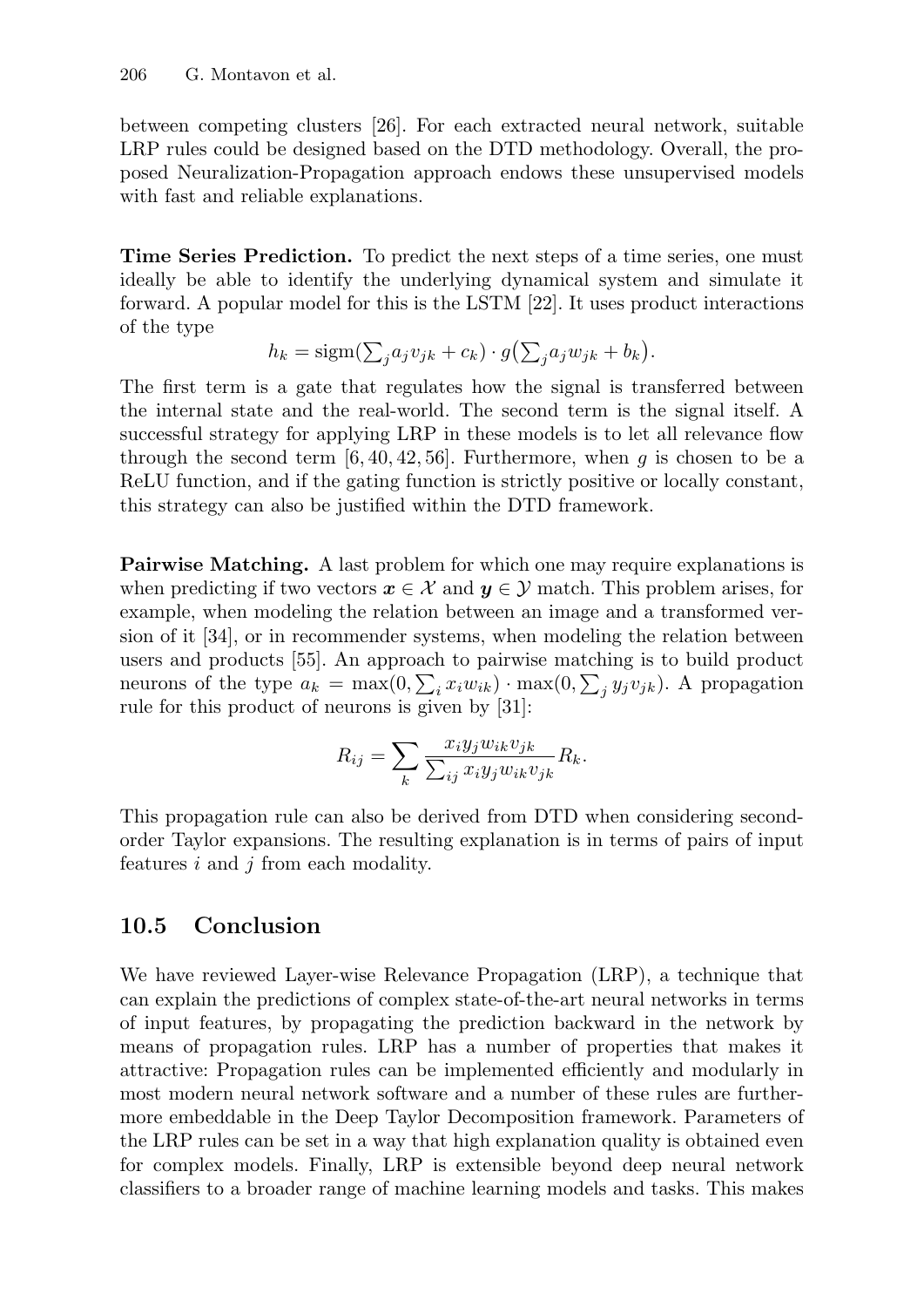it applicable to a large number of practical scenarios where explanation is needed.

Acknowledgements. This work was supported by the German Ministry for Education and Research as Berlin Big Data Centre (01IS14013A), Berlin Center for Machine Learning (01IS18037I) and TraMeExCo (01IS18056A). Partial funding by DFG is acknowledged (EXC 2046/1, project-ID: 390685689). This work was also supported by the Institute for Information & Communications Technology Planning & Evaluation (IITP) grant funded by the Korea government (No. 2017-0-00451, No. 2017-0-01779).

# Appendices

## 10.A List of Commonly Used LRP Rules

The table below gives a non-exhaustive list of propagation rules that are commonly used for explaining deep neural networks with ReLU nonlinearities. The last column in the table indicates whether the rules can be derived from the deep Taylor decomposition [36] framework.

| Name                | Formula                                                                                                                                                                                                         | Usage                           | DTD              |
|---------------------|-----------------------------------------------------------------------------------------------------------------------------------------------------------------------------------------------------------------|---------------------------------|------------------|
| LRP- $0[7]$         | $\bigg R_j = \sum_k \frac{a_j w_{jk}}{\sum_{0,j} a_j w_{jk}} R_k \label{eq:R}$                                                                                                                                  | upper layers                    |                  |
| LRP- $\epsilon$ [7] | $R_j = \sum_{k}^{\kappa} \frac{a_j w_{jk}}{\epsilon + \sum_{0,j} a_j w_{jk}} R_k$                                                                                                                               | middle layers                   |                  |
| LRP- $\gamma$       | $\left R_j = \sum_k \frac{a_j (w_{jk} + \gamma w_{jk}^+) }{\sum_{0,j} a_j (w_{jk} + \gamma w_{jk}^+) } R_k \right $                                                                                             | lower layers                    |                  |
|                     | $\boxed{\text{LRP-}\alpha\beta\,[7]\bigg R_j\!=\!\sum_k\!\Big(\!\alpha\frac{(a_jw_{jk})^+}{\sum_{0,j}(a_jw_{jk})^+}\!-\!\beta\frac{(a_jw_{jk})^-}{\sum_{0,j}(a_jw_{jk})^-}\Big)R_k}\bigg \text{ lower layers}}$ |                                 | $\times^{\star}$ |
|                     | flat [30] $R_j = \sum_k \frac{1}{\sum_i 1} R_k$                                                                                                                                                                 | lower layers                    | $\times$         |
|                     | $w^2\text{-rule [36]{.1cm}[36]{.1cm}36] \boxed{R_i = \sum_j \frac{w_{ij}^2}{\sum_i w_{ij}^2} R_j}$                                                                                                              | first layer<br>$(\mathbb{R}^d)$ |                  |
|                     | $z^{\mathcal{B}}\text{-rule [36]} \Big  R_i \!=\! \sum_i \frac{x_i w_{ij} - \overline{l_i w_{ij}^+ - h_i w_{ij}^-}}{\sum_i x_i w_{ij} - l_i w_{ij}^+ - h_i w_{ij}^-} R_j$                                       | first layer<br>(pixels)         |                  |

(\* DTD interpretation only for the case  $\alpha = 1, \beta = 0$ .)

Here, we have used the notation  $(\cdot)^+ = \max(0, \cdot)$  and  $(\cdot)^- = \min(0, \cdot)$ . For the LRP- $\alpha\beta$  rule, the parameters  $\alpha, \beta$  are subject to the conservation constraint  $\alpha = \beta + 1$ . For the  $z^{\beta}$ -rule the parameters  $l_i, h_i$  define the box constraints of the input domain  $(\forall i : l_i \leq x_i \leq h_i)$ .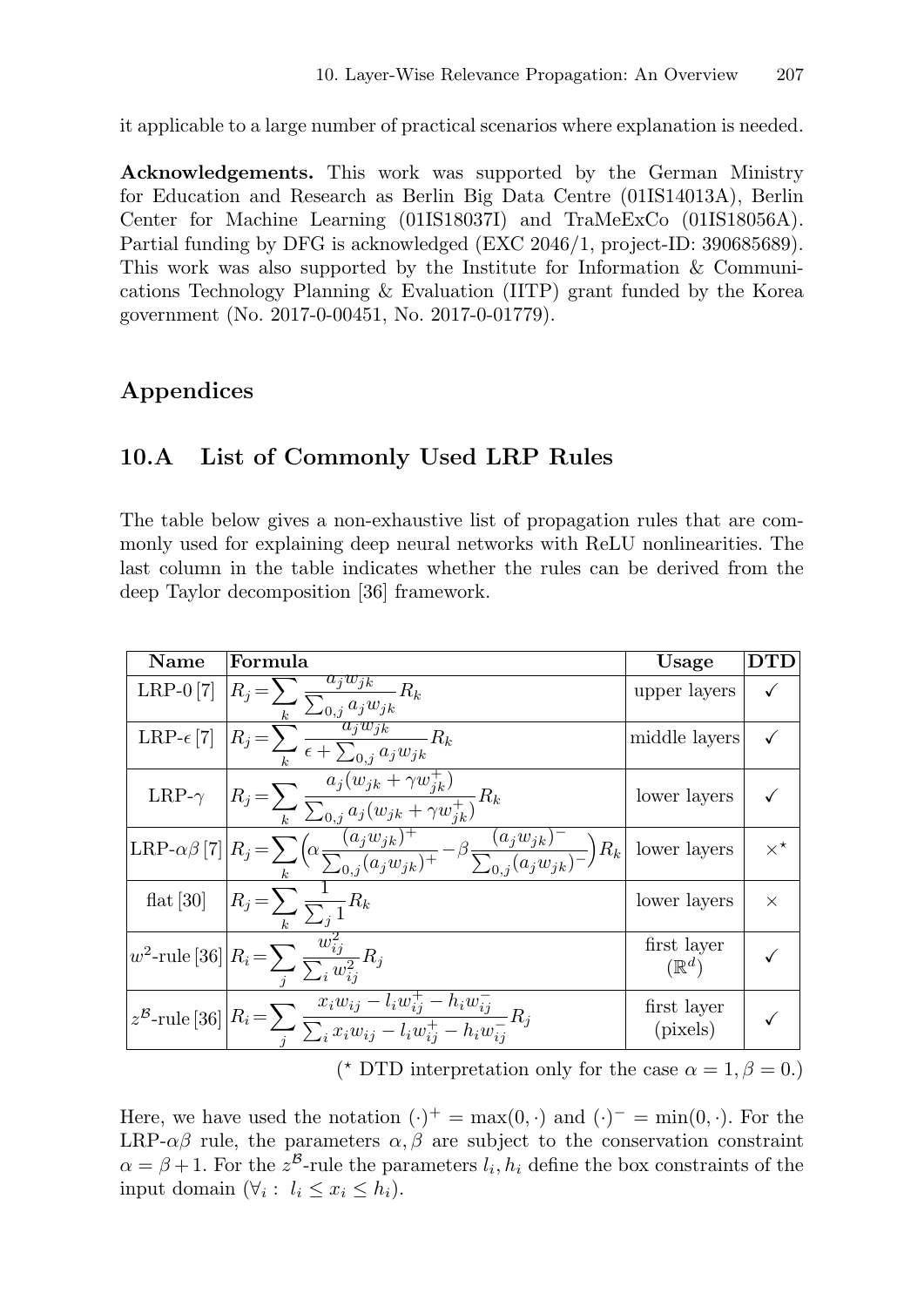## 10.B Justification of the Relevance Model

We give here a justification similar to [36, 37] that the relevance model  $\widehat{R}_k(a)$  of Section 10.2.3 is suitable when relevance  $R_k$  results from applying LRP-0/ $\epsilon/\gamma$ in the higher layers. The generic propagation rule

$$
R_k = \sum_{l} \frac{a_k \cdot \rho(w_{kl})}{\epsilon + \sum_{0,k} a_k \cdot \rho(w_{kl})} R_l,
$$

of which LRP- $0/\epsilon/\gamma$  are special cases, can be rewritten as  $R_k = a_k c_k$  with

$$
c_k(\boldsymbol{a}) = \sum_l \rho(w_{kl}) \frac{\max\left(0, \sum_{0,k} a_k(\boldsymbol{a}) \cdot w_{kl}\right)}{\epsilon + \sum_{0,k} a_k(\boldsymbol{a}) \cdot \rho(w_{kl})} c_l(\boldsymbol{a}),
$$

where the dependences on lower activations  $\boldsymbol{a}$  have been made explicit. Assume  $c_l(a)$  to be approximately locally constant w.r.t. a. Because other terms that depend on **a** are diluted by two nested sums, it is plausible that  $c_k(a)$  is again locally approximately constant, which is the assumption made by the relevance model  $R_k(a)$ .

### References

- 1. Alber, M., Lapuschkin, S., Seegerer, P., Hägele, M., Schütt, K.T., Montavon, G., Samek, W., Müller, K.R., Dähne, S., Kindermans, P.J.: iNNvestigate neural networks!. Journal of Machine Learning Research 20(93), 1–8 (2019)
- 2. Amodei, D., Ananthanarayanan, S., Anubhai, R., Bai, J., Battenberg, E., Case, C., ...: Deep Speech 2 : End-to-end speech recognition in English and Mandarin. In: Proceedings of the 33nd International Conference on Machine Learning. pp. 173–182 (2016)
- 3. Anders, C., Montavon, G., Samek, W., M¨uller, K.R.: Understanding patch-based learning of video data by explaining predictions. In: Explainable AI: Interpreting, Explaining and Visualizing Deep Learning. Lecture Notes in Computer Science 11700, Springer (2019)
- 4. Arbabzadah, F., Montavon, G., Müller, K., Samek, W.: Identifying individual facial expressions by deconstructing a neural network. In: 38th German Conference on Pattern Recognition. pp. 344–354 (2016)
- 5. Arras, L., Horn, F., Montavon, G., Müller, K.R., Samek, W.: "What is relevant in a text document?": An interpretable machine learning approach. PLoS ONE 12(8), e0181142 (2017)
- 6. Arras, L., Montavon, G., Müller, K.R., Samek, W.: Explaining recurrent neural network predictions in sentiment analysis. In: Proceedings of the 8th EMNLP Workshop on Computational Approaches to Subjectivity, Sentiment and Social Media Analysis. pp. 159–168 (2017)
- 7. Bach, S., Binder, A., Montavon, G., Klauschen, F., M¨uller, K.R., Samek, W.: On pixel-wise explanations for non-linear classifier decisions by layer-wise relevance propagation. PLoS ONE 10(7), e0130140 (2015)
- 8. Baehrens, D., Schroeter, T., Harmeling, S., Kawanabe, M., Hansen, K., Müller, K.: How to explain individual classification decisions. Journal of Machine Learning Research 11, 1803–1831 (2010)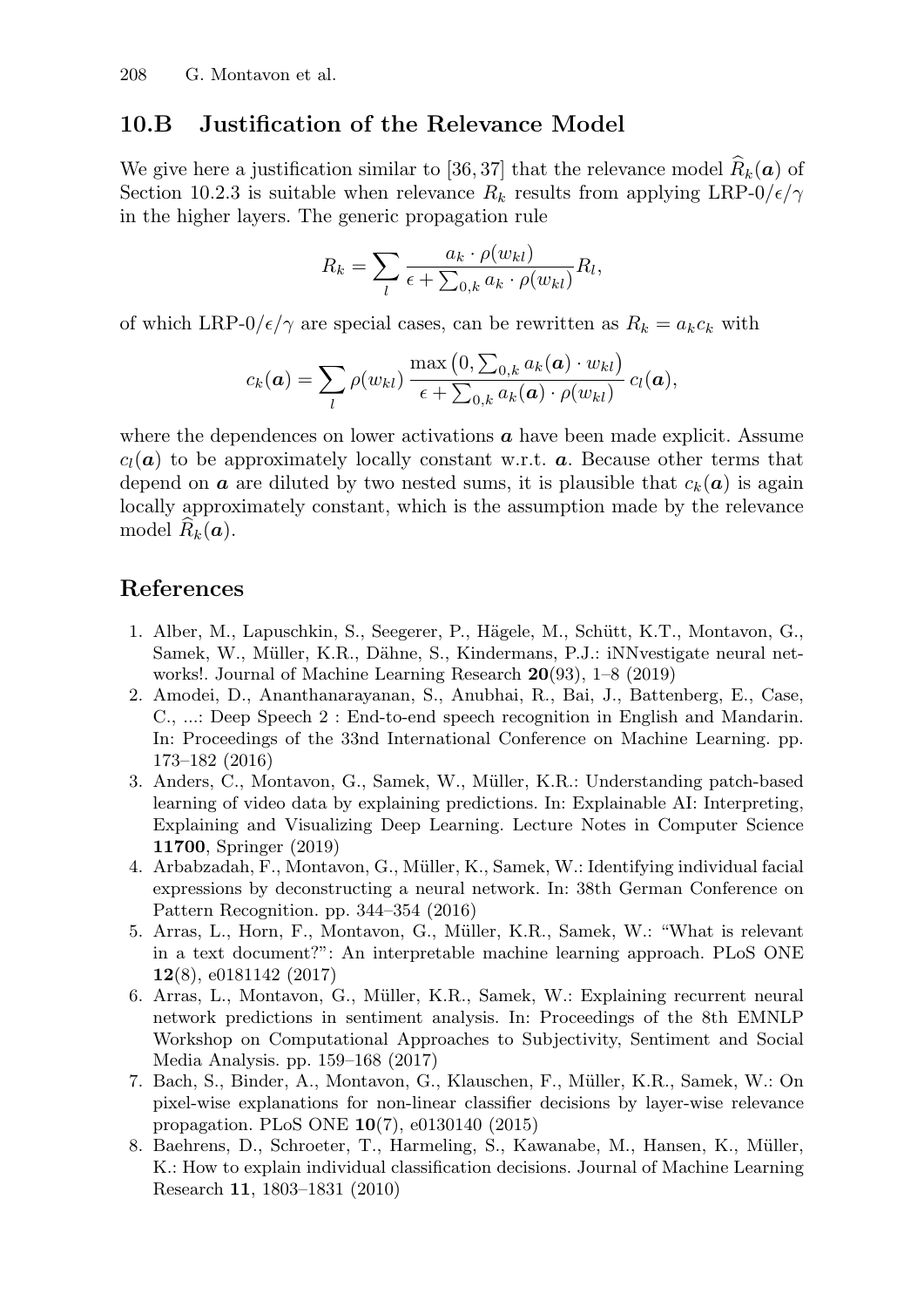- 9. Baldi, P., Sadowski, P., Whiteson, D.: Searching for exotic particles in high-energy physics with deep learning. Nature Communications 5(1) (jul 2014)
- 10. Balduzzi, D., Frean, M., Leary, L., Lewis, J.P., Ma, K.W., McWilliams, B.: The shattered gradients problem: If resnets are the answer, then what is the question? In: Proceedings of the 34th International Conference on Machine Learning. pp. 342–350 (2017)
- 11. Bazen, S., Joutard, X.: The Taylor decomposition: A unified generalization of the Oaxaca method to nonlinear models. Working papers, HAL (2013)
- 12. Binder, A., Bockmayr, M., Hägele, M., Wienert, S., Heim, D., Hellweg, K., Stenzinger, A., Parlow, L., Budczies, J., Goeppert, B., Treue, D., Kotani, M., Ishii, M., Dietel, M., Hocke, A., Denkert, C., Müller, K., Klauschen, F.: Towards computational fluorescence microscopy: Machine learning-based integrated prediction of morphological and molecular tumor profiles. CoRR abs/1805.11178 (2018)
- 13. Calude, C.S., Longo, G.: The deluge of spurious correlations in big data. Foundations of Science 22(3), 595–612 (2017)
- 14. Chmiela, S., Tkatchenko, A., Sauceda, H.E., Poltavsky, I., Schütt, K.T., Müller, K.R.: Machine learning of accurate energy-conserving molecular force fields. Science Advances 3(5), e1603015 (may 2017)
- 15. Clark, P., Matwin, S.: Using qualitative models to guide inductive learning. In: Proceedings of the 10th International Conference on Machine Learning. pp. 49–56 (1993)
- 16. Doshi-Velez, F., Kim, B.: Considerations for Evaluation and Generalization in Interpretable Machine Learning, pp. 3–17. Springer International Publishing (2018)
- 17. Esteva, A., Kuprel, B., Novoa, R.A., Ko, J., Swetter, S.M., Blau, H.M., Thrun, S.: Dermatologist-level classification of skin cancer with deep neural networks. Nature 542(7639), 115–118 (2017)
- 18. Fong, R.C., Vedaldi, A.: Interpretable explanations of black boxes by meaningful perturbation. In: IEEE International Conference on Computer Vision. pp. 3449– 3457 (2017)
- 19. Guyon, I., Elisseeff, A.: An introduction to variable and feature selection. Journal of machine learning research 3(Mar), 1157–1182 (2003)
- 20. He, X., Liao, L., Zhang, H., Nie, L., Hu, X., Chua, T.: Neural collaborative filtering. In: Proceedings of the 26th International Conference on World Wide Web. pp. 173– 182 (2017)
- 21. Hettwer, B., Gehrer, S., G¨uneysu, T.: Deep neural network attribution methods for leakage analysis and symmetric key recovery. IACR Cryptology ePrint Archive 2019, 143 (2019)
- 22. Hochreiter, S., Schmidhuber, J.: Long short-term memory. Neural Computation 9(8), 1735–1780 (1997)
- 23. Hochuli, J., Helbling, A., Skaist, T., Ragoza, M., Koes, D.R.: Visualizing convolutional neural network protein-ligand scoring. Journal of Molecular Graphics and Modelling 84, 96–108 (sep 2018)
- 24. Horst, F., Lapuschkin, S., Samek, W., Müller, K.R., Schöllhorn, W.I.: Explaining the unique nature of individual gait patterns with deep learning. Scientific Reports 9, 2391 (feb 2019)
- 25. Kauffmann, J., Müller, K.R., Montavon, G.: Towards explaining anomalies: A deep Taylor decomposition of one-class models. CoRR abs/1805.06230 (2018)
- 26. Kauffmann, J., Esders, M., Montavon, G., Samek, W., M¨uller, K.R.,: From clustering to cluster explanations via neural networks. CoRR abs/1906.07633 (2019)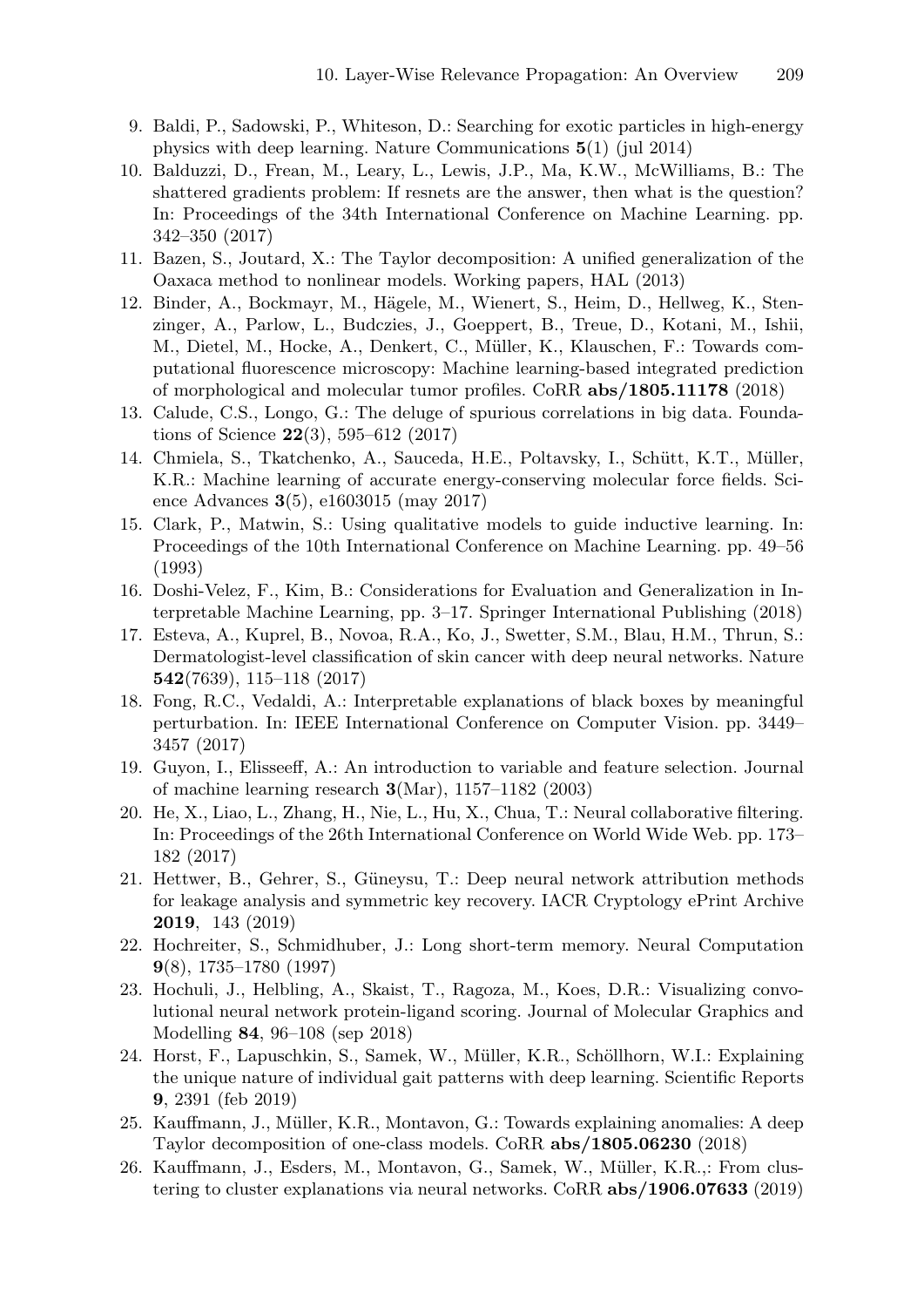- 27. Landecker, W., Thomure, M.D., Bettencourt, L.M.A., Mitchell, M., Kenyon, G.T., Brumby, S.P.: Interpreting individual classifications of hierarchical networks. In: IEEE Symposium on Computational Intelligence and Data Mining. pp. 32–38 (2013)
- 28. Lapuschkin, S., Binder, A., Montavon, G., M¨uller, K.R., Samek, W.: Analyzing classifiers: Fisher vectors and deep neural networks. In: Proceedings of the IEEE Conference on Computer Vision and Pattern Recognition. pp. 2912–2920 (2016)
- 29. Lapuschkin, S., Binder, A., Müller, K.R., Samek, W.: Understanding and comparing deep neural networks for age and gender classification. In: IEEE International Conference on Computer Vision Workshops. pp. 1629–1638 (2017)
- 30. Lapuschkin, S., Wäldchen, S., Binder, A., Montavon, G., Samek, W., Müller, K.R.: Unmasking Clever Hans predictors and assessing what machines really learn. Nature Communications 10, 1096 (2019)
- 31. Leupold, S.: Second-order Taylor decomposition for explaining spatial transformation of images. Master's thesis, Technische Universität Berlin (2017)
- 32. Mao, H., Alizadeh, M., Menache, I., Kandula, S.: Resource management with deep reinforcement learning. In: Proceedings of the 15th ACM Workshop on Hot Topics in Networks. pp. 50–56 (2016)
- 33. Mayr, A., Klambauer, G., Unterthiner, T., Hochreiter, S.: DeepTox: Toxicity prediction using deep learning. Frontiers in Environmental Science 3, 80 (2016)
- 34. Memisevic, R., Hinton, G.E.: Learning to represent spatial transformations with factored higher-order Boltzmann machines. Neural Computation 22(6), 1473–1492 (2010)
- 35. Mnih, V., Kavukcuoglu, K., Silver, D., Rusu, A.A., Veness, J., Bellemare, M.G., Graves, A., Riedmiller, M., Fidjeland, A.K., Ostrovski, G., Petersen, S., Beattie, C., Sadik, A., Antonoglou, I., King, H., Kumaran, D., Wierstra, D., Legg, S., Hassabis, D.: Human-level control through deep reinforcement learning. Nature 518(7540), 529–533 (feb 2015)
- 36. Montavon, G., Lapuschkin, S., Binder, A., Samek, W., M¨uller, K.R.: Explaining nonlinear classification decisions with deep Taylor decomposition. Pattern Recognition 65, 211–222 (2017)
- 37. Montavon, G., Samek, W., Müller, K.R.: Methods for interpreting and understanding deep neural networks. Digital Signal Processing 73, 1–15 (2018)
- 38. Narayanan, M., Chen, E., He, J., Kim, B., Gershman, S., Doshi-Velez, F.: How do humans understand explanations from machine learning systems? an evaluation of the human-interpretability of explanation. CoRR abs/1802.00682 (2018)
- 39. Perotin, L., Serizel, R., Vincent, E., Guérin, A.: CRNN-based multiple DoA estimation using acoustic intensity features for ambisonics recordings. J. Sel. Topics Signal Processing 13(1), 22–33 (2019)
- 40. Poerner, N., Schütze, H., Roth, B.: Evaluating neural network explanation methods using hybrid documents and morphosyntactic agreement. In: Proceedings of the 56th Annual Meeting of the Association for Computational Linguistics. pp. 340– 350 (2018)
- 41. Ribeiro, M.T., Singh, S., Guestrin, C.: "Why should I trust you?": Explaining the predictions of any classifier. In: Proceedings of the 22nd ACM SIGKDD International Conference on Knowledge Discovery and Data Mining. pp. 1135–1144 (2016)
- 42. Rieger, L., Chormai, P., Montavon, G., Hansen, L.K., Müller, K.R.: Structuring neural networks for more explainable predictions. In: Explainable and Interpretable Models in Computer Vision and Machine Learning, pp. 115–131. Springer International Publishing (2018)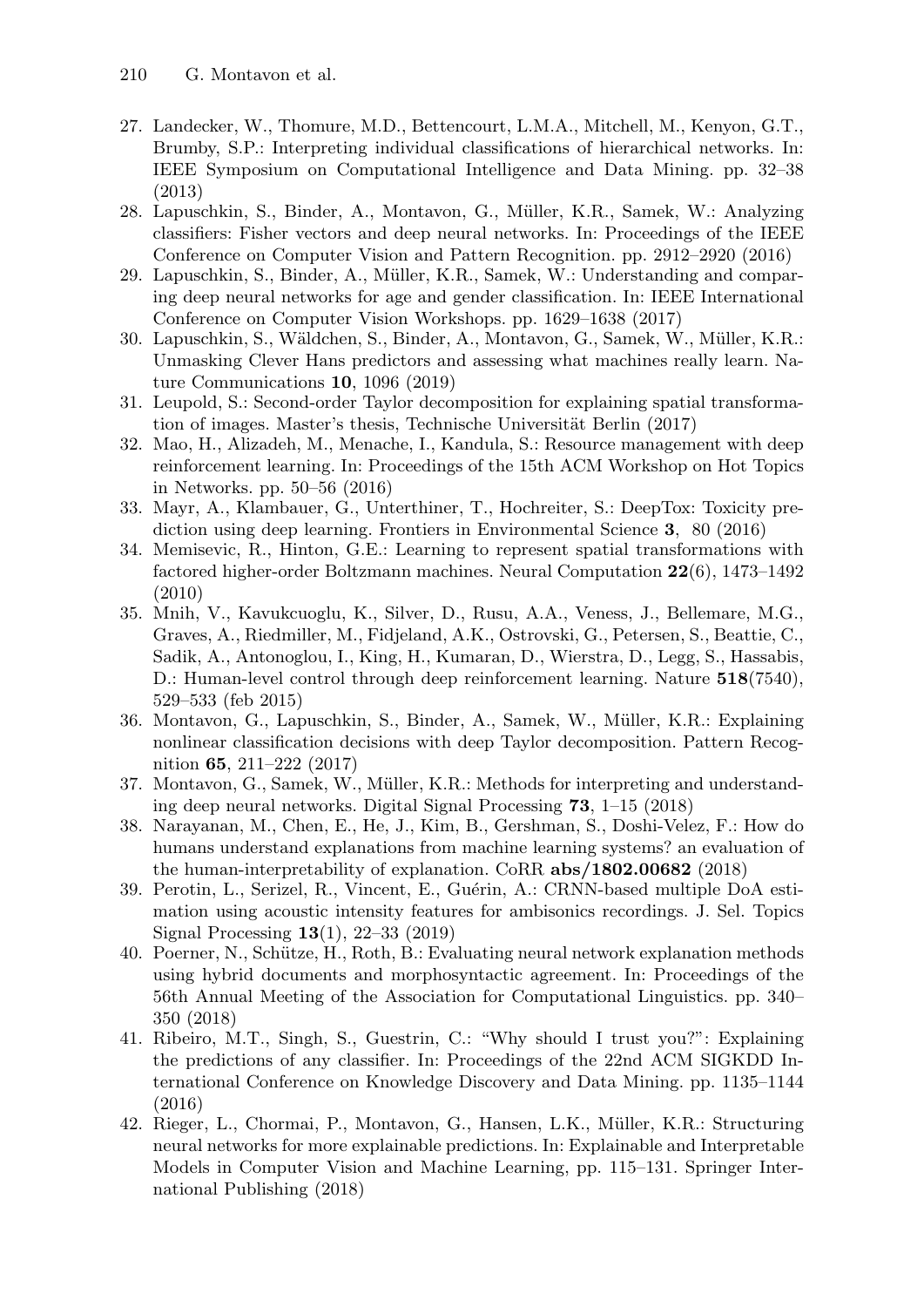- 43. Samek, W., Binder, A., Montavon, G., Lapuschkin, S., M¨uller, K.R.: Evaluating the visualization of what a deep neural network has learned. IEEE Transactions on Neural Networks and Learning Systems 28(11), 2660–2673 (2017)
- 44. Schölkopf, B., Williamson, R.C., Smola, A.J., Shawe-Taylor, J., Platt, J.C.: Support vector method for novelty detection. In: Advances in Neural Information Processing Systems 12. pp. 582–588 (1999)
- 45. Schütt, K.T., Arbabzadah, F., Chmiela, S., Müller, K.R., Tkatchenko, A.: Quantum-chemical insights from deep tensor neural networks. Nature Communications 8, 13890 (jan 2017)
- 46. Shrikumar, A., Greenside, P., Kundaje, A.: Learning important features through propagating activation differences. In: Proceedings of the 34th International Conference on Machine Learning. pp. 3145–3153 (2017)
- 47. Shrikumar, A., Greenside, P., Shcherbina, A., Kundaje, A.: Not just a black box: Learning important features through propagating activation differences. CoRR abs/1605.01713 (2016)
- 48. Simonyan, K., Zisserman, A.: Very deep convolutional networks for large-scale image recognition. In: 3rd International Conference on Learning Representations (2015)
- 49. Smilkov, D., Thorat, N., Kim, B., Viégas, F.B., Wattenberg, M.: Smoothgrad: removing noise by adding noise. CoRR abs/1706.03825 (2017)
- 50. Sturm, I., Lapuschkin, S., Samek, W., M¨uller, K.R.: Interpretable deep neural networks for single-trial EEG classification. Journal of Neuroscience Methods 274, 141–145 (2016)
- 51. Sundararajan, M., Taly, A., Yan, Q.: Axiomatic attribution for deep networks. In: Proceedings of the 34th International Conference on Machine Learning. pp. 3319–3328 (2017)
- 52. Swartout, W.R., Moore, J.D.: Second generation expert systems. chap. Explanation in Second Generation Expert Systems, pp. 543–585. Springer-Verlag New York, Inc. (1993)
- 53. Szegedy, C., Zaremba, W., Sutskever, I., Bruna, J., Erhan, D., Goodfellow, I.J., Fergus, R.: Intriguing properties of neural networks. In: 2nd International Conference on Learning Representations (2014)
- 54. Szegedy, C., Vanhoucke, V., Ioffe, S., Shlens, J., Wojna, Z.: Rethinking the inception architecture for computer vision. In: IEEE Conference on Computer Vision and Pattern Recognition. pp. 2818–2826 (2016)
- 55. Xue, H., Dai, X., Zhang, J., Huang, S., Chen, J.: Deep matrix factorization models for recommender systems. In: Proceedings of the 26th International Joint Conference on Artificial Intelligence. pp. 3203–3209 (2017)
- 56. Yang, Y., Tresp, V., Wunderle, M., Fasching, P.A.: Explaining therapy predictions with layer-wise relevance propagation in neural networks. In: IEEE International Conference on Healthcare Informatics. pp. 152–162 (2018)
- 57. Yuan, X., He, P., Zhu, Q., Li, X.: Adversarial examples: Attacks and defenses for deep learning. IEEE Transactions on Neural Networks and Learning Systems pp. 1–20 (2019)
- 58. Zeiler, M.D., Fergus, R.: Visualizing and understanding convolutional networks. In: Proc. of European Conference on Computer Vision (ECCV). pp. 818–833. Springer (2014)
- 59. Zhang, J., Bargal, Sarah Adeland Lin, Z., Brandt, J., Shen, X., Sclaroff, S.: Topdown neural attention by excitation backprop. International Journal of Computer Vision 126(10), 1084–1102 (2018)